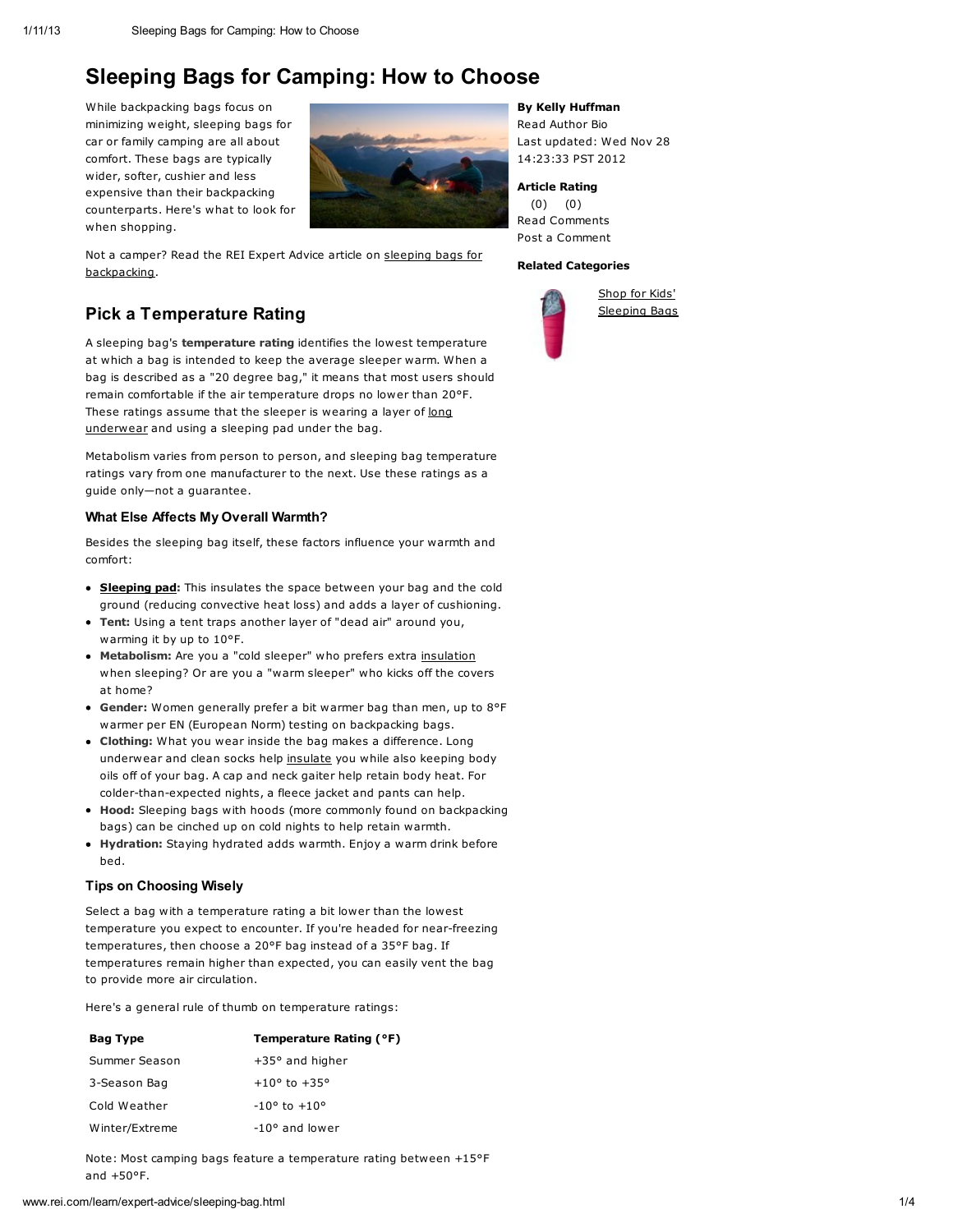#### Sleeping Bags for Camping: How to Choose

Shop REI's selection of slee[pin](http://www.rei.com/category/4500040)g bags (to narrow search, click on "family & car camping" under the Best Use option in left column).

# Sleeping Bag Construction

# How Do Sleeping Bags Work?

Sleeping bags keep you warm by trapping and holding a layer of "dead" (non-circulating) air next to your body. Your body heat warms this dead air, and the bag forms a barrier between it and the colder ground or outside air. The less air space there is to heat, the faster you warm up and stay warm. Camping bags are roomier than backpacking bags for greater comfort, with the tradeoff being less efficient warming of this dead space.

#### Sleeping Bag Insulation

Most campers choose bags with synthetic insulation (versus goosedown insulation) for its strong overall performance and friendly price tag. Typically made of polyester, a synthetic fill offers the following advantages:

- Quick-drying
- Insulates even if it gets wet
- Less expensive than down-filled bags
- Stands up to roughhousing kids and dogs
- Nonallergenic.

Goose-down insulation is offered in a few camping bags. It provides a more durable and compressible alternative to synthetic fill but features a slightly higher pricetag. Water-resistant down, such as DriDown™, is an emerging insulation option that combines goose down with a treatment that protects the down feathers from moisture.

#### Shell and Lining

The outer shell of a camping bag is typically made of a ripstop nylon or polyester for durability. Many synthetic-fill bags feature a shell fabric treated with a durable water repellent (DWR) finish. DWR is the stuff that allows water to bead up rather than soak through the fabric. Linings, on the other hand, promote the dispersal of body moisture, so DWR is not used here.

Tip: To tell if a shell has a durable water repellent (DWR) treatment, rub a wet cloth across the surface of a bag. If the water beads up, then it has DWR.

#### Shape and Fit

Most camping bags are designed with a rectangular shape for maximum comfort and roominess. If you choose 2 bags with compatible zippers, it's easy to mate them and create a double bed (see zipper [compatibility](http://www.rei.com/learn/expert-advice/sleeping-bag.html#zipper) details below). You can lay 2 bags on a queen-size air mattress for the utmost in outdoor sleeping comfort.



semirectangular bags (or barrel-shaped bags) can be used for both camping and backpacking. Their tapered design offers greater warmth and efficiency than rectangular bags, but is still plenty roomy for a comfortable night's sleep. They are popular with larger-frame backpackers or restless sleepers who don't like the tight fit



of a mummy bag.

#### Women's Sleeping Bags

These bags are specifically designed and engineered to match a woman's contours. When compared to standard bags, women-specific

Optionally,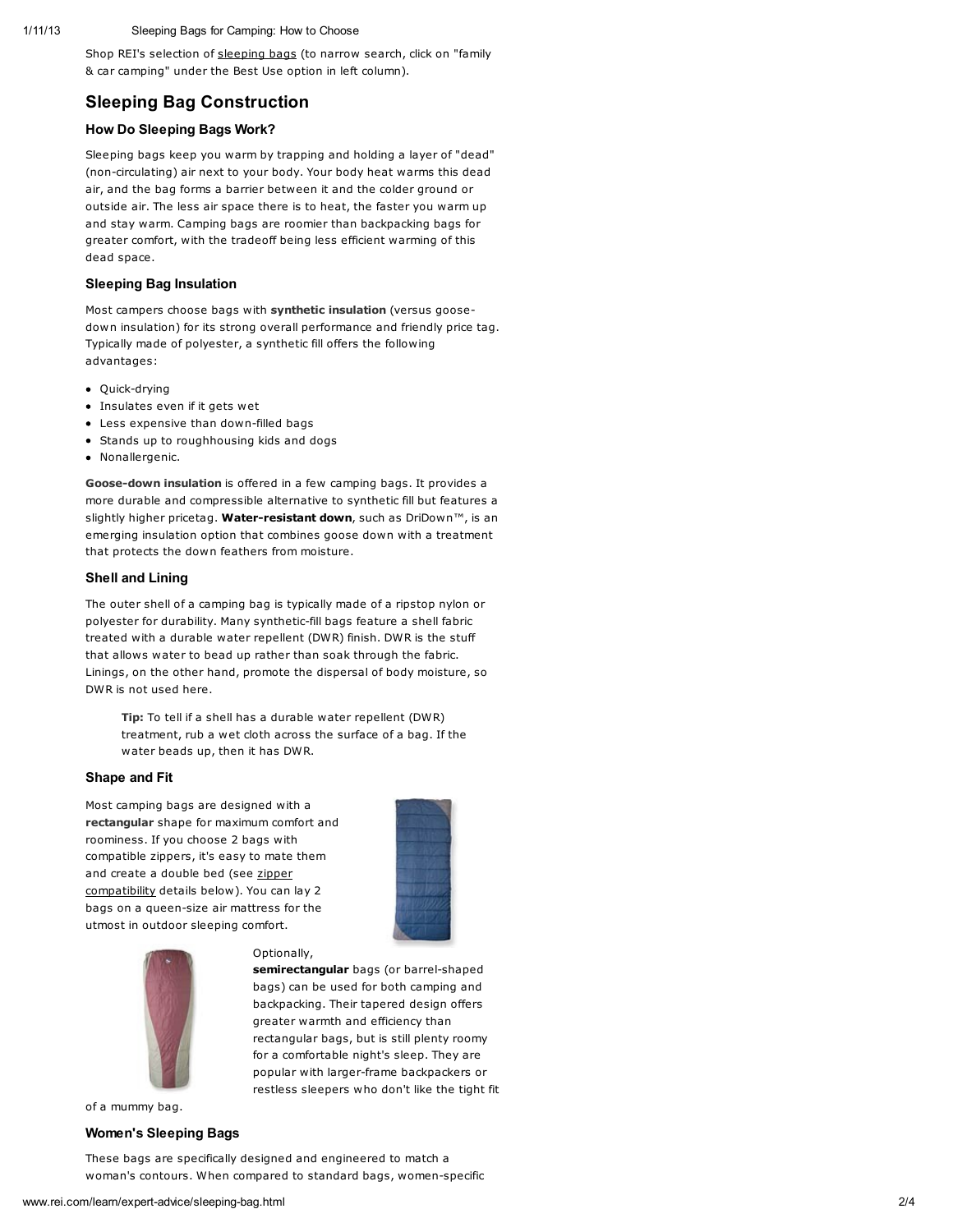#### Sleeping Bags for Camping: How to Choose

bags are distinguished by the following characteristics:

- Shorter and narrower at the shoulders
- Wider at the hips
- Extra insulation in the upper body
- Extra insulation in the footbox.

#### Kids' Sleeping Bags

When the kids get a good night's sleep, so do you. Consider these childfriendly features when shopping for kids' bags:

- Some models feature a built-in sleeve on the bottom of the bag. This holds the sleeping pad so that your child, the bag and the pad stay together all night.
- Other bags accomplish the same thing with pad loops that attach the pad and the bag.
- Pillow pockets allow a jacket or backcountry pillow to be stuffed inside to create a cozy place for kids to lay their heads.
- Exterior pockets on the bag keep young explorers' headlamps, MP3 players and campsite keepsakes in easy reach.

# Sleeping Bag Features

Once you've landed on a temperature rating, insulation and shape, consider these points.

Zipper compatibility: Some bags can be zipped together to create a double bed. You can mate any 2 sleeping bags IF:

- One bag has a "right-hand" zipper and the other a "left-hand" zipper. Note: A right-hand zip means the bag opens and closes to your right when you are lying in the bag on your back.
- The zippers are the same size, style and roughly the same length.

Double-wide bags: Designed to comfortably sleep 2 people, roomy double-wide bags can be combined with an air mattress (or foam sleeping pad) for a cozy night's sleep. Most models zip apart to create 2 individual bags.

Hood: Camping in cooler temperatures? You'll lose a lot of heat through your head. Consider a semirectangular bag with a built-in hood. When cinched with a drawcord, the hood prevents heat from radiating away. Some hoods offer a pillow pocket that you can stuff with clothing to create a pillow.

Stash pocket: This keeps small items, such as an MP3 player, watch or glasses, close at hand.

Sleeping pad sleeve: On some bags, the underside insulation has been replaced with a sleeve to fit a sleeping pad. The result: no more rolling off the sleep pad in the middle of the night!

Pillow: Most of us need one for comfortable sleep. Some bags include a "pillow pocket" which allows you to stuff your clothes inside to create a pillow. You can also purchase a camp-specific pillow or, if you have room, simply bring your own pillow from home.

Sleeping bag liner: Slip a soft [sleeping](http://www.rei.com/category/4500592) bag liner (sold separately) inside your bag to minimize wear and keep the bag clean. Layering in a liner adds 8° to 15°F of warmth, allowing a single bag to serve you in a wider variety of temperatures. Camping in very warm weather? Skip the bag and just sleep in the liner.

Stuff sack: Many bags come with a [stuff](http://www.rei.com/category/40006530) sack (sold separately) to easily transport your bag. New or replacement stuff sacks are now sized by volume (liters) in addition to length x width dimensions.

# Storage

You can prolong the life of any sleeping bag by hanging it in your garage or storing it loosely in a cotton storage sack—and not rolled up tight in a stuff sack. This long-term storage prevents the insulation from getting